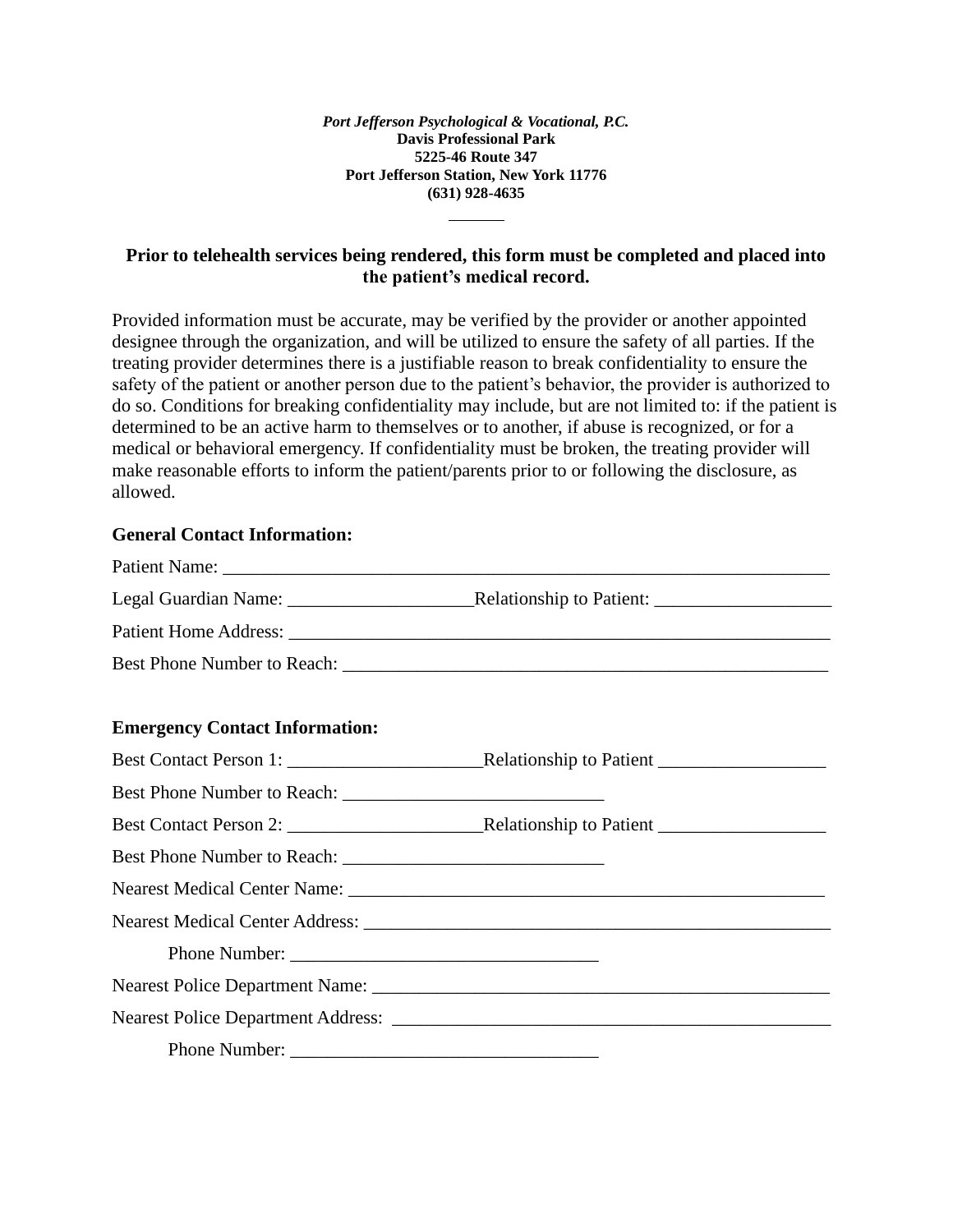### **TELEHEALTH REQUIREMENTS**

- doxy.me is an online communication tool allowing for face-to-face video and it is HIPAA compliant. For more information about doxy.me security and privacy, please see: https://www.doxy.me.com
- doxy.me requires the use of a browser but does not require any software download.
- Please be online at least five minutes prior to session, alone, in a quiet room, with the door closed.
- For best picture and audio quality, a hardwired connection (via LAN cable) rather than a wireless one should be used if possible. Headphones add additional security and audio quality.
- Confidentiality should be treated like an in-office session: no outside distractions, turn off cell phones, close other programs on your computer, and be on time.
- I understand that my therapist may decide to terminate teletherapy services, if they deem it inappropriate for me to continue treatment through video sessions. In this case, they may provide in-person care or make a referral to another provider or clinic, if necessary.

Signature of Patient/Responsible Party Date

## **TELEHEALTH CONCIDERATIONS**

Potential benefits to using telepsychology include (but are not limited to)

- In this time of COVID-19 pandemic, direct person-person contact is removed thereby eliminating risk of exposure
- more convenient and accessible for many
- cost effectiveness and savings (eg.travel expenses)
- can help patients maintain continuity of care due to convenience and ease

Potential risks to using telepsychology may include (but are not limited to)

- lack of reimbursement by your insurance company
- technology dropping out due to internet connections
- delays due to connections or other technologies
- a breach of information that is beyond our control
- discomfort with virtual face to face vs. in person treatment
- difficulties interpreting non-verbal communication
- limited access to resources if risk of self-harm or harm to others becomes apparent

Signature of Patient/Responsible Party Date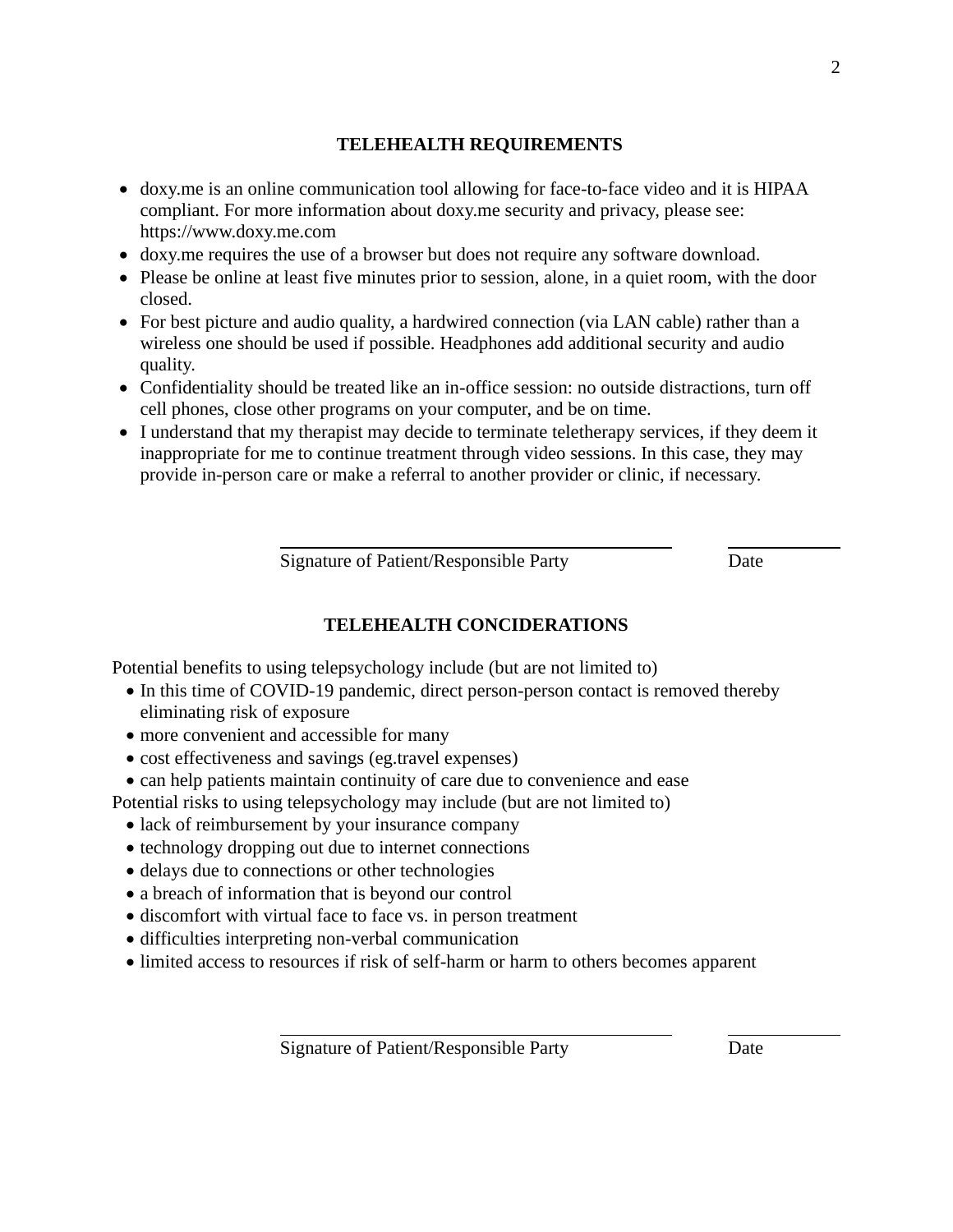## **LIMITS ON CONFIDENTIALITY**

I also understand the following limitations of doxy.me video therapy sessions:

- Any internet-based communication is not 100% guaranteed to be secure/confidential. I agree that my therapist and Port Jefferson Psychological & Vocational, P.C. should not be held responsible if any outside party gains access to the video feed.
- In a crisis or emergency situation that needs immediate attention, (especially if there is the threat or intent of serious harm to myself or someone else), I will dial 911, or go to a mental health hospital/Emergency Room.
- Technical problems could occur. If the call is disrupted, I will call back within ten minutes. If reconnection cannot occur, the session will be rescheduled.

Signature of Patient/Responsible Party Date

# **OFFICE POLICY**

- For all video sessions, anyone participating must be visible on the screen. For individual sessions, this is the patient only. For family/parent sessions, this is only those members who will be involved in the session.
- For sessions with a minor anyone under 18 years of age a parent must be available in your location.
- You are not permitted to record video sessions in any manner. Neither will doxy.me record these sessions. They disappear once the session is over.
- For any missed sessions, the regular cancellation policy will apply.

Signature of Patient/Responsible Party Date

## **EMERGENCY PLAN**

If there is no fear of harm to patient or another person, the patient/family is asked to write down information to be discussed at the next session. Should more immediate responses be required, the patient/family may call the office. Depending on the nature of the information, the provider may require either a brief phone meeting, or an additional session to manage situations.

If there appears to be a possibility of harm to the patient or to another person, the patient/family is to immediately go to the local medical center/emergency room listed on this form. They are asked to contact the provider after safety has been ensured. If the patient/family is closer to another medical center than what is listed, they are to go to that location. Following stabilization and discharge, the patient/family is to provide the provider with an indication of what led to the need for a hospital visit, details of the hospital stay (e.g., medications, diagnoses, treatment summary), and both emotional and behavioral status post-discharge.